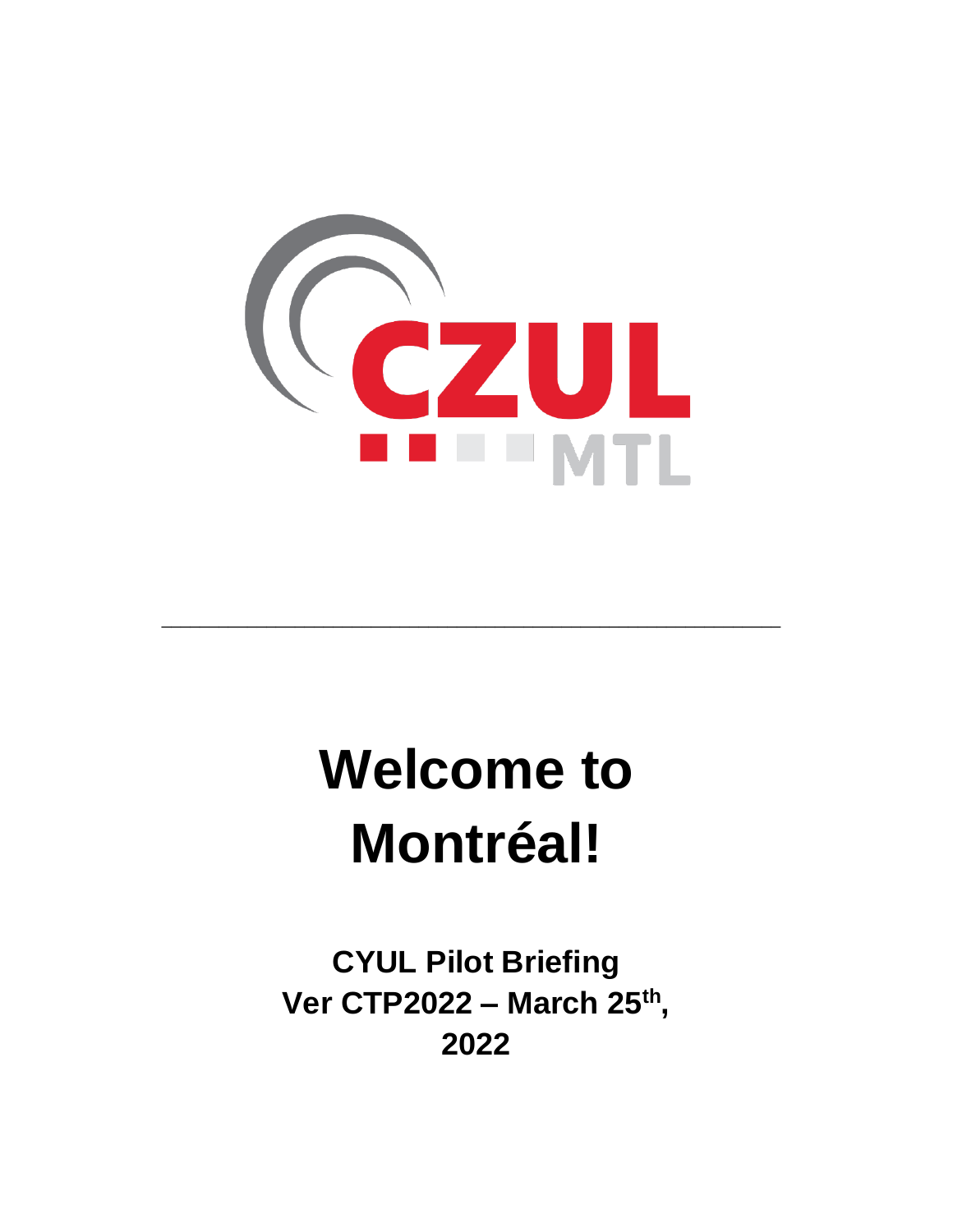

Michel Robichaud - 1423228 mrobichaud@czul.ca

# **Table of contents**

| 2 — ABOUT MONTRÉAL (ICAO: CYUL – IATA: YUL) 3 |
|-----------------------------------------------|
|                                               |
|                                               |
|                                               |
|                                               |
|                                               |
|                                               |
|                                               |
|                                               |
|                                               |
|                                               |
|                                               |
|                                               |
|                                               |
|                                               |
|                                               |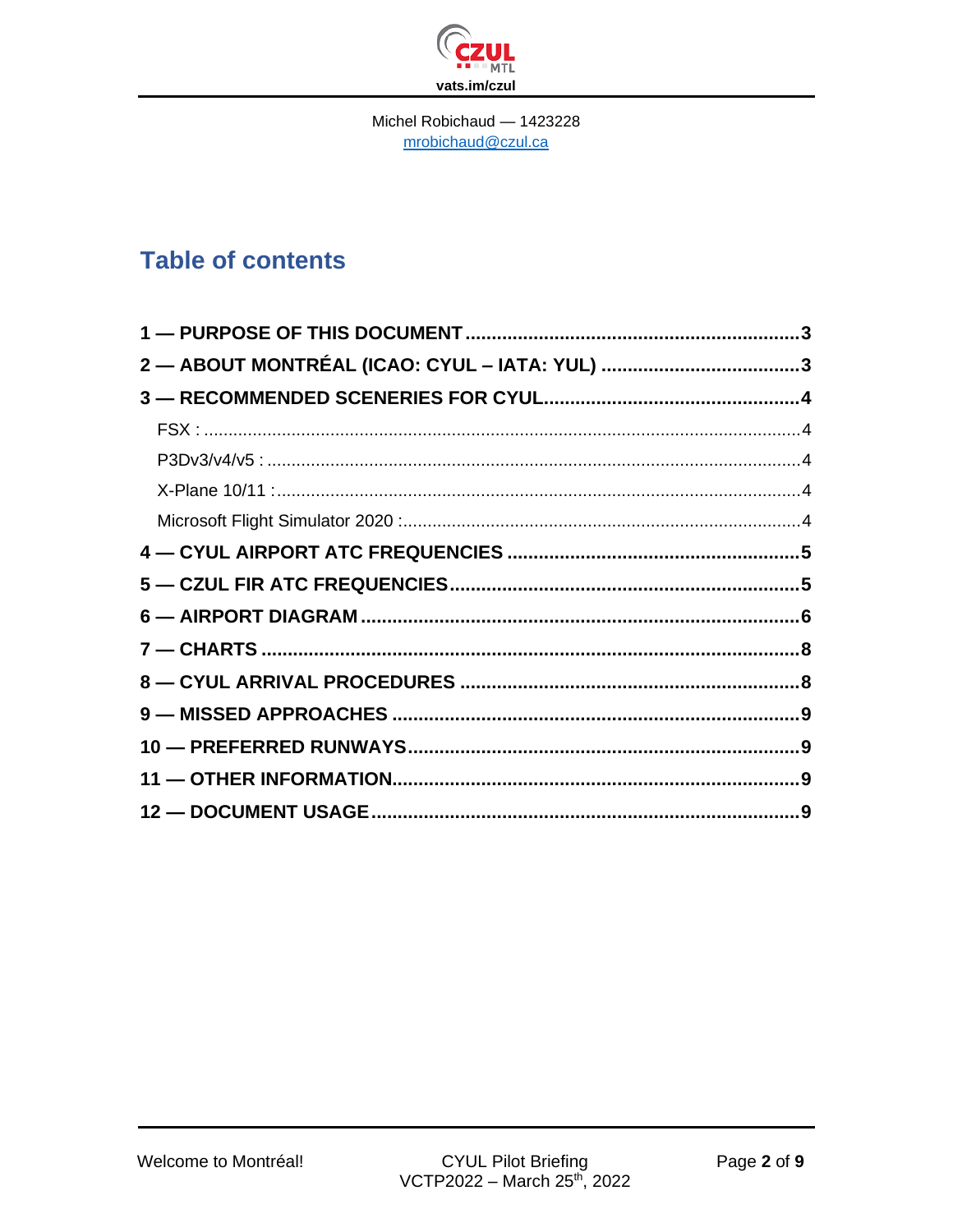

#### <span id="page-2-0"></span>**1 — PURPOSE OF THIS DOCUMENT**

This document is intended for flight simulation purposes only. It is not to be used for real world aviation. It is meant to explain the Arrival Procedures at Montréal–Trudeau International Airport (CYUL) for CTP westbound 2022.

Comments, additions and suggestions can be sent to the author at [mrobichaud@czul.ca](mailto:mrobichaud@czul.ca)

#### <span id="page-2-1"></span>**2 — ABOUT MONTRÉAL (ICAO: CYUL – IATA: YUL)**

Montréal – Trudeau International Airport (IATA: YUL, ICAO : CYUL) (French : Aéroport international Pierre-Elliott-Trudeau de Montréal) or Montréal–Trudeau, formerly known as Montréal–Dorval International Airport (Aéroport international Montréal-Dorval), is an international airport in Dorval, Quebec. It is the primary international airport serving Montreal, +/- 15 km (8 mi) from Downtown Montreal.



Montréal–Trudeau is the busiest airport in the province of Quebec and was third-busiest airport in Canada by passenger traffic, with 19.6 million passengers in 2019. The COVID-19 pandemic reduced this number to 5.2 million in 2020, placing Montréal-Trudeau at the 4<sup>th</sup> rank behind Toronto-Pearson, Vancouver and Calgary.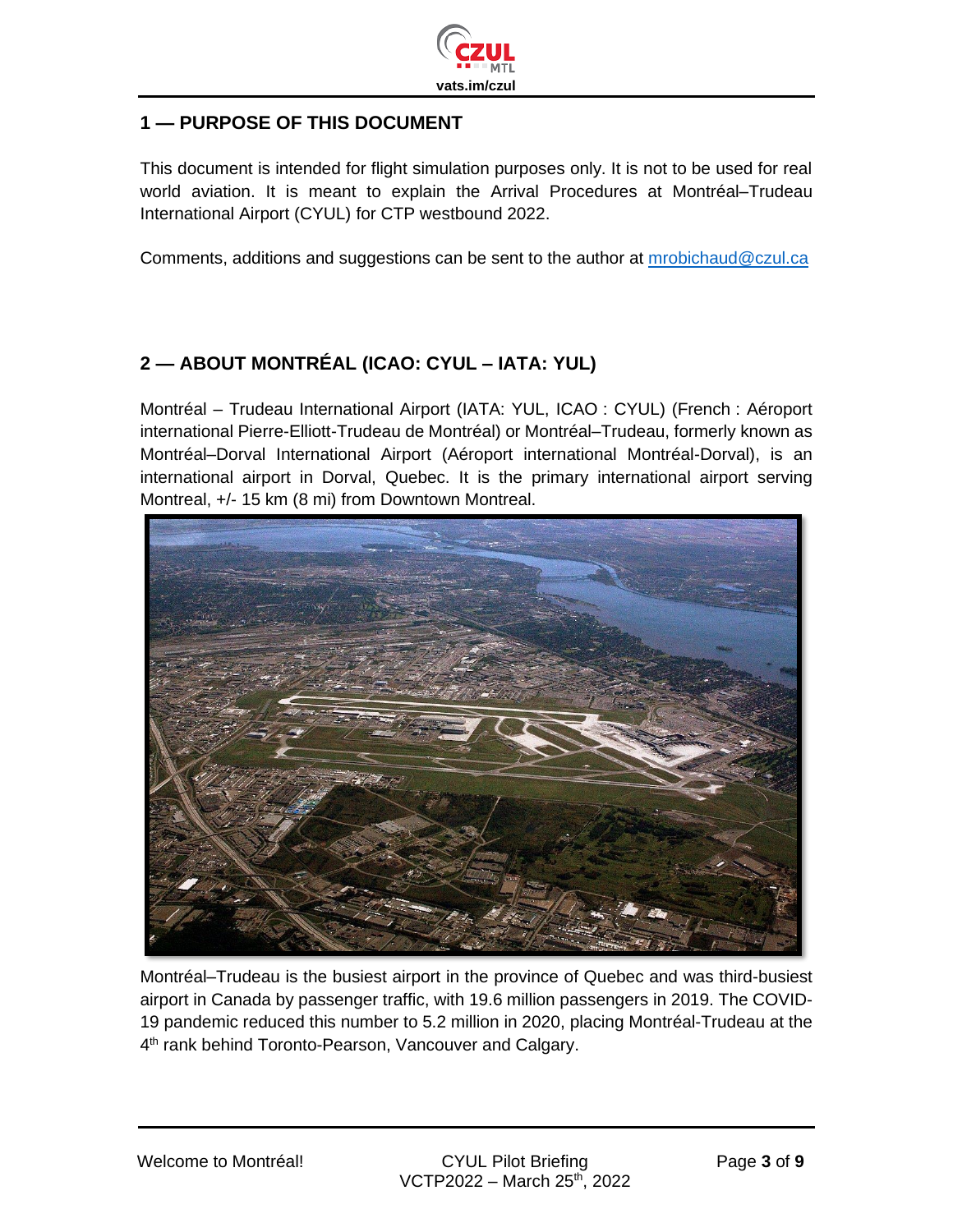

# <span id="page-3-0"></span>**3 — RECOMMENDED SCENERIES FOR CYUL**

#### <span id="page-3-1"></span>**FSX :**

- Freeware :<https://library.avsim.net/esearch.php?DLID=207483>
- Payware:<http://www.flytampa.org/cyul.html>

#### <span id="page-3-2"></span>**P3Dv3/v4/v5 :**

- Freeware : There is no freeware scenery for P3Dv3 or P3Dv4. The FSX scenery may or may not work.
- Payware:<http://www.flytampa.org/cyul.html>

#### <span id="page-3-3"></span>**X-Plane 10/11 :**

- Freeware:<https://gateway.x-plane.com/scenery/page/CYUL>
- Payware: [https://store.x-plane.org/CYUL--Montreal-International-](https://store.x-plane.org/CYUL--Montreal-International-Airport_p_892.html)[Airport\\_p\\_892.html](https://store.x-plane.org/CYUL--Montreal-International-Airport_p_892.html)

#### <span id="page-3-4"></span>**Microsoft Flight Simulator 2020 :**

• Freeware :<https://flightsim.to/file/1691/cyul-montreal>

FSX (P3D) and FS2020 Freeware sceneries for many airports within Montreal FIR can be found here: <https://www.jpfil.com/quebecfsx/index.htm>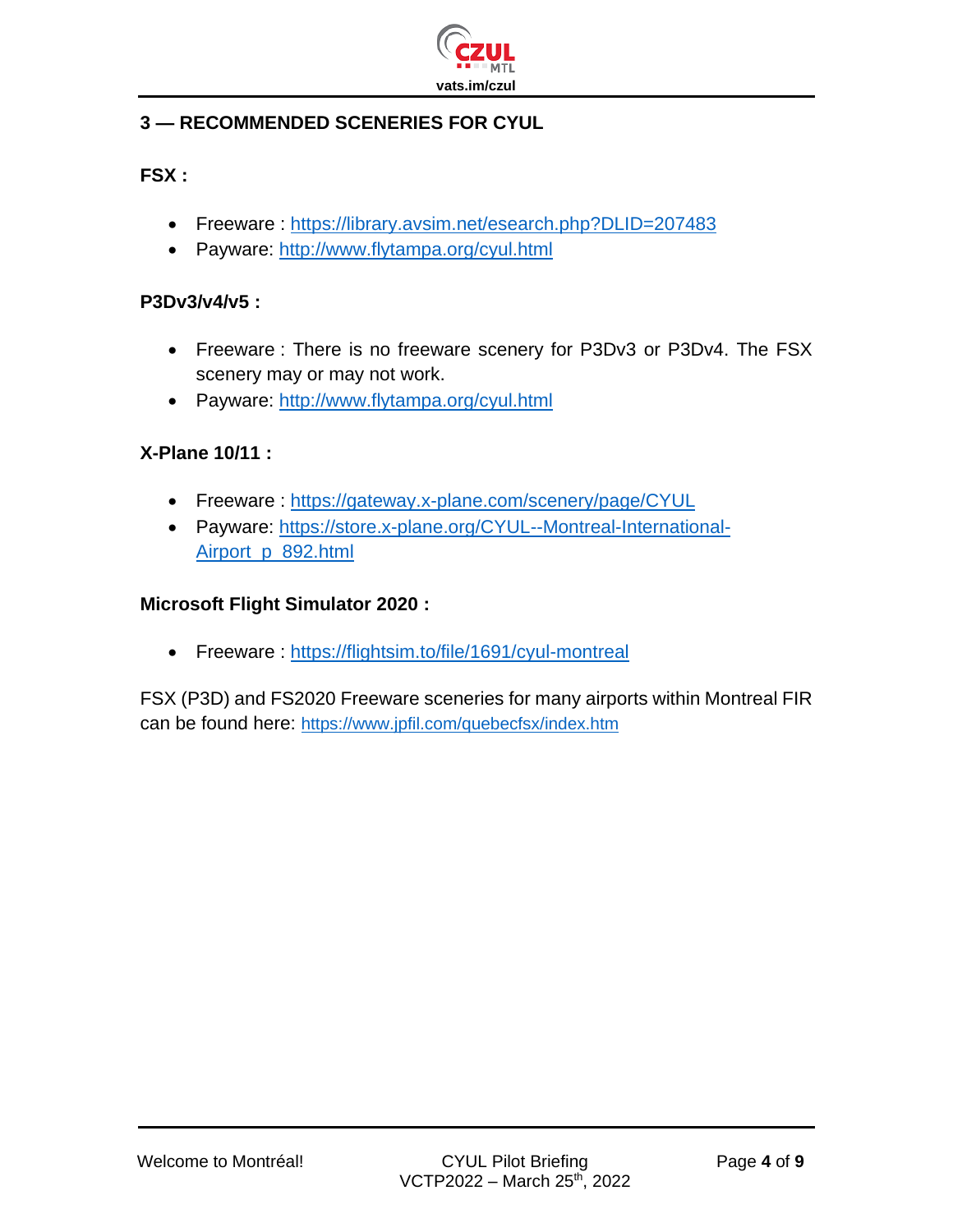

# <span id="page-4-0"></span>**4 — CYUL AIRPORT ATC FREQUENCIES**

| <b>Position</b>      | <b>VATSIM Callsign</b> | <b>Frequencies</b> |
|----------------------|------------------------|--------------------|
| <b>ATIS</b>          | CYUL_ATIS              | 133.700            |
| Clearance            | CYUL_DEL               | 125.600            |
| Apron                | CYUL_A_GND             | 122.075            |
|                      |                        |                    |
| Ground               | CYUL_GND               | 121.900 (*)        |
| Tower                | CYUL_TWR               | 119.900 (*)        |
| South Tower          | CYUL_S_TWR             |                    |
| North Tower          | CYUL_N_TWR             | 119.300            |
|                      |                        |                    |
| Departure            | CYUL_DEP               | 124.650 (*)        |
| North Departure      | CYUL_N_DEP             |                    |
| South Departure      | CYUL_S_DEP             | 120.425            |
| Arrival              | <b>CYUL APP</b>        | 132.850 (*)        |
| <b>North Arrival</b> | CYUL_N_APP             |                    |
| South Arrival        | CYUL_S_APP             | 118.900            |
| Low Arrival          | CYUL L APP             | 126.900            |

(\*) Default frequencies

# <span id="page-4-1"></span>**5 — CZUL FIR ATC FREQUENCIES**

| <b>Position</b>               | <b>VATSIM Callsign</b> | <b>Frequencies</b> |  |  |
|-------------------------------|------------------------|--------------------|--|--|
| <b>Montreal Centre - Low</b>  |                        |                    |  |  |
| <b>Thurso Sector</b>          | MTL_TH_CTR             | 128.775 (*)        |  |  |
| <b>Laurier Sector</b>         | MTL LA CTR             | 126.575            |  |  |
| Rawdon Sector                 | MTL RW CTR             | 128.225            |  |  |
| <b>Granby Sector</b>          | MTL GR CTR             | 132.350            |  |  |
| <b>Hauterive Sector</b>       | MTL_HV_CTR             | 134.650            |  |  |
| <b>Baie-James Sector</b>      | MTL BJ CTR             | 125.900            |  |  |
| <b>Nuvilik Sector</b>         | MTL NK CTR             | 135.100            |  |  |
| <b>Montreal Centre - High</b> |                        |                    |  |  |
| <b>Aylmer Sector</b>          | MTL_AY_CTR             | 134.400 (*)        |  |  |
| <b>Drummond Sector</b>        | MTL DD CTR             | 133.225            |  |  |
| <b>Pontiac Sector</b>         | MTL_PO_CTR             | 127.875            |  |  |
| Lévis Sector                  | MTL LE CTR             | 123.925            |  |  |
| <b>Manic Sector</b>           | MTL_MC_CTR             | 132.625            |  |  |
| <b>Fontange Sector</b>        | MTL_FG_CTR             | 134.325            |  |  |
| <b>Brevoort Sector</b>        | MTL BZ CTR             | 134.850            |  |  |

(\*) Default frequencies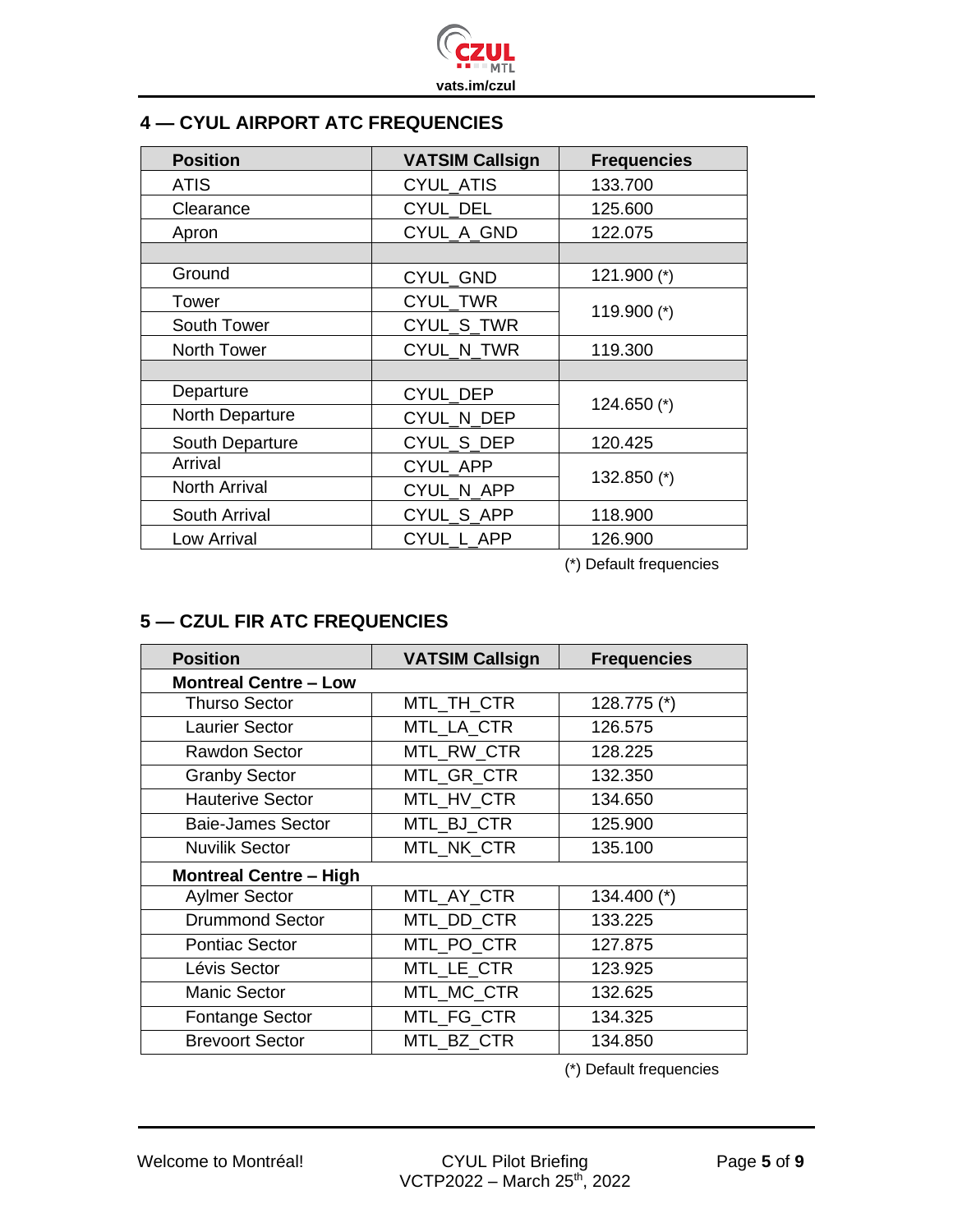

#### <span id="page-5-0"></span>**6 — AIRPORT DIAGRAM**

There are three runways at Montréal-Trudeau: two main parallel runways aligned in a northeast-southwest direction, and one runway in an east-west direction.

The Main Terminal Building is located at the south end of the airport, while the General Aviation area is at the northeast of the field (numbers 1 to 9 and 21).

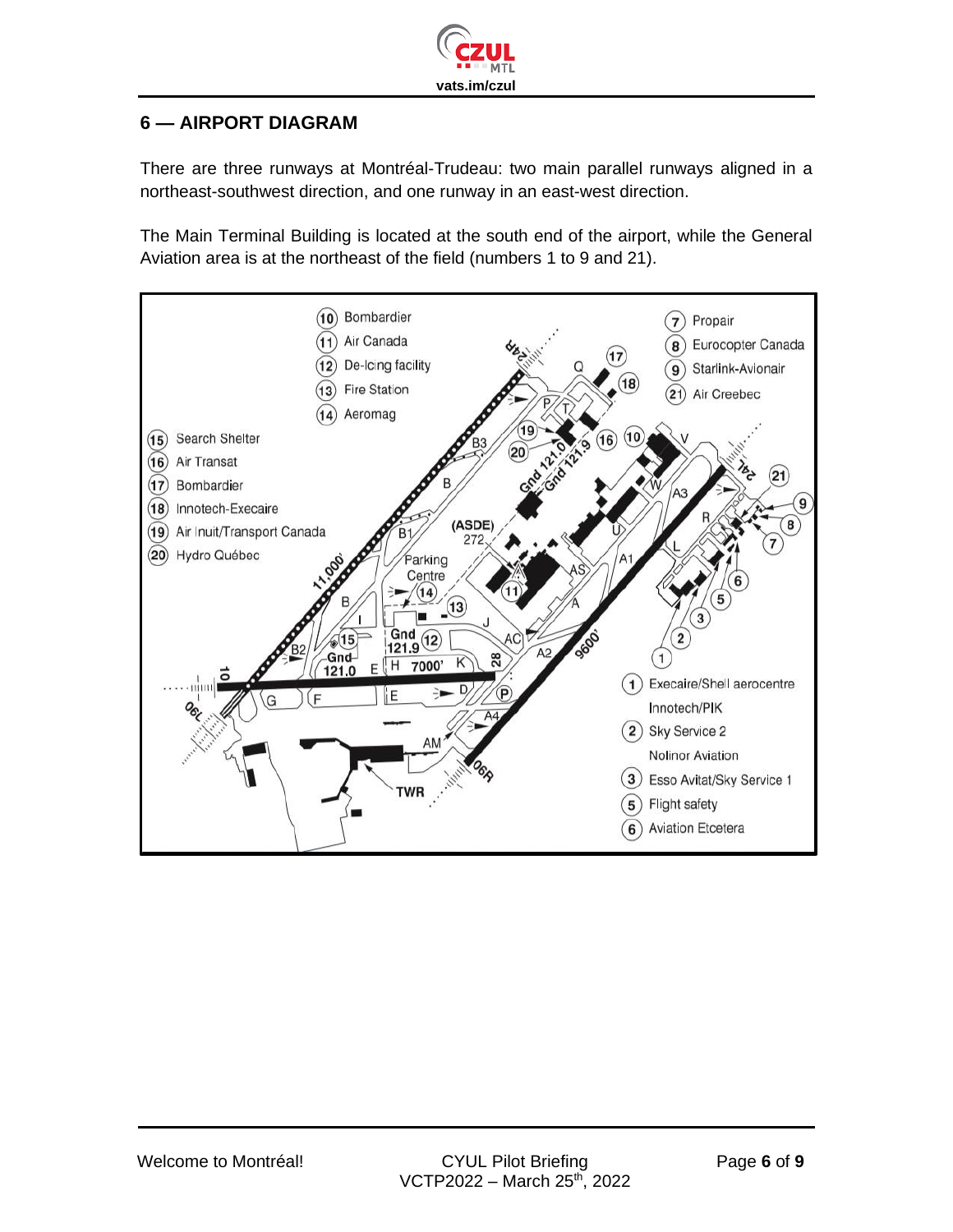



Below is a close-up of the Main Apron, showing gate numbers:

Taxi instructions will refer to "North Ramp", "South Ramp", "East Lane" and "West Lane" to guide you to your gate.

International arrivals can expect to be sent to gates 51 to 68, USA arrivals can expect to be sent to gates 72 to 89, and Domestic arrivals to gates 1 to 50.

There is no need to advise the controller that you have arrived or parked at the gate.

**IMPORTANT:** South ramp between gates 47 and 49 is prohibited to aircrafts with wingspan of 36 meters (118 ft) or more. This means that all B757/A310 and bigger must taxi via North Ramp only.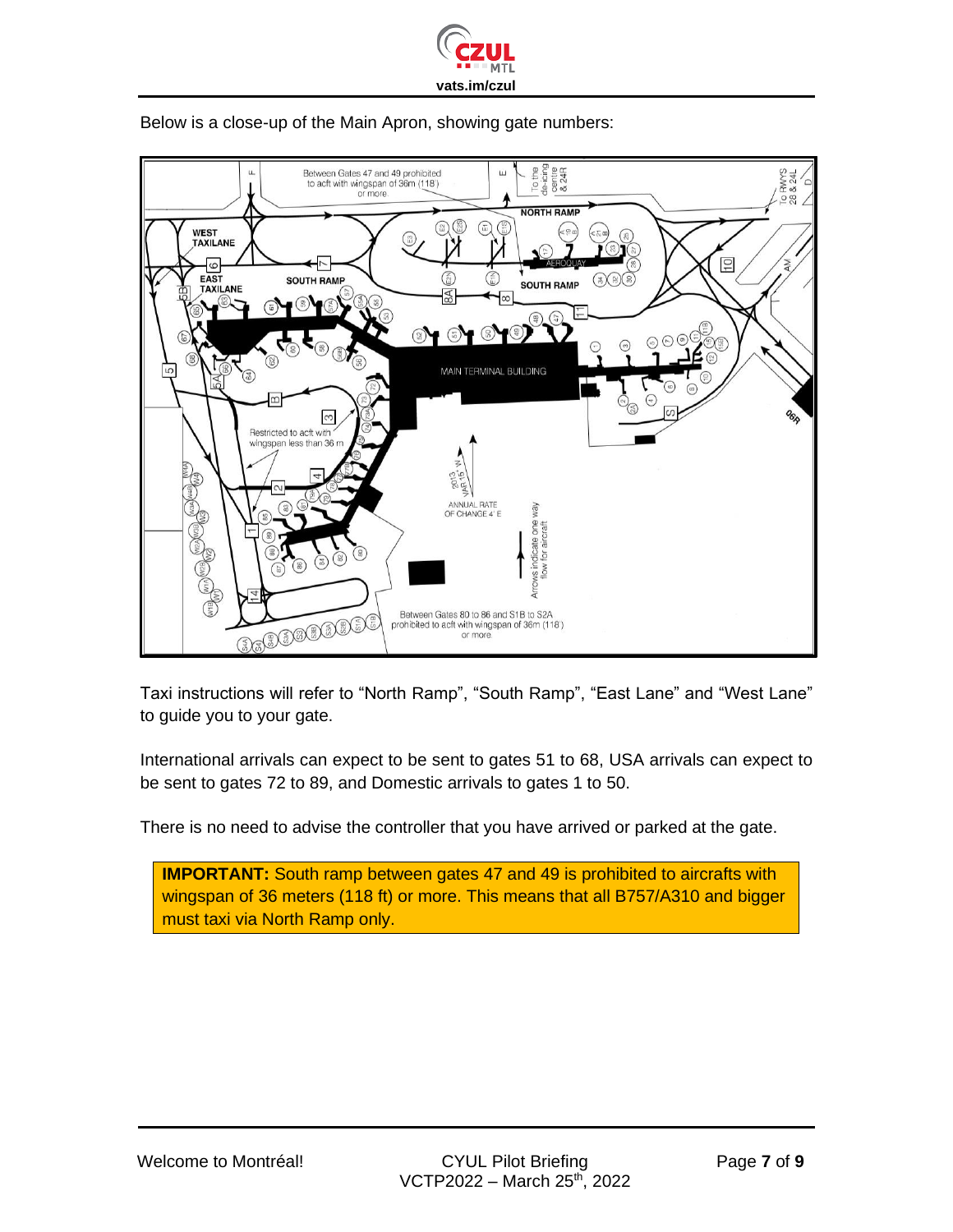

# <span id="page-7-0"></span>**7 — CHARTS**

Up-to-date charts can be found on CZUL Website for all our airports. The one for Montreal can be found here:<https://czul.ca/en/airport/CYUL/>

Charts are also available online at<https://fltplan.com/> (Freeware, but you must create an account) or at<https://www.navigraph.com/> (Payware).

# <span id="page-7-1"></span>**8 — CYUL ARRIVAL PROCEDURES**

There are six (6) standard terminal arrival routes (STAR) at CYUL:

- LFLER6: North and northwest Arrivals;
- OMBRE9: Northeast and east Arrivals;
- CARTR4: South and southeast Arrivals;
- IMPAC3: Southwest Arrivals;
- HABBS6: West Arrivals;
- ALOET3: Northwest Arrivals.